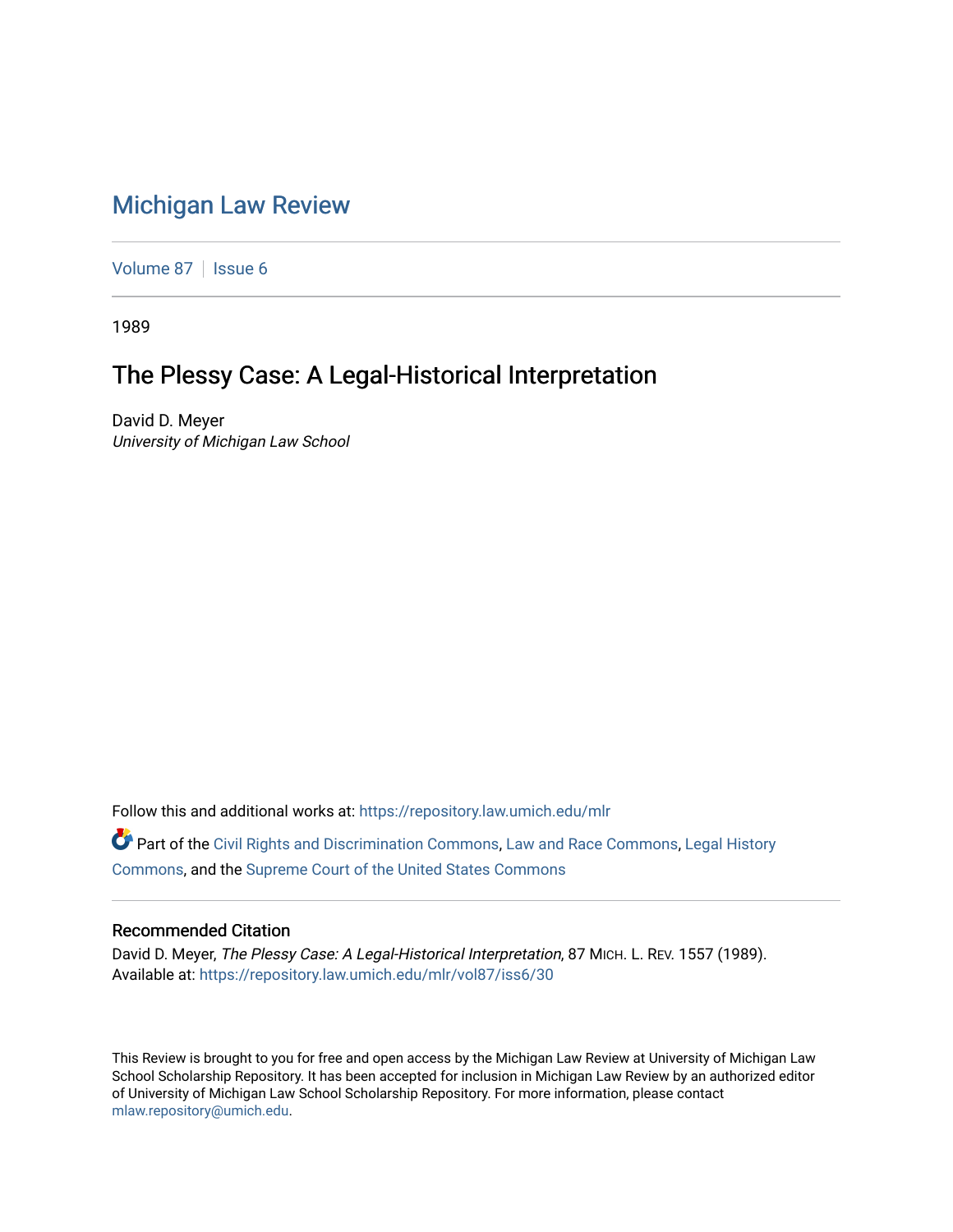THE PLESSY CASE: A LEGAL-HISTORICAL INTERPRETATION. By *Charles A. Lofgren.* New York: Oxford University Press. 1987. Pp. ix, 269. Cloth, \$29.95.

To the beginning student of constitutional law, *Plessy v. Ferguson*  juts out on the historical landscape as a significant, if ignominious, landmark. Torn from its late nineteenth-century context and iettisoned ahead into the twentieth-century casebook, the reasoning of its majority opinion inspires disbelief. Justice Henry Billings Brown, who wrote the opinion, surely must have been lying, blind, or deranged when he stated glibly that "the enforced separation of the two races [in no way] stamps the colored race with a badge of inferiority" $1 -$  or so it seems today. The passionate indignation of Justice John Marshall Harlan's now-famous dissent, in which he correctly prophesized that "the judgment this day rendered will, in time, prove to be quite as pernicious as the decision made by this tribunal in the *Dred Scott case*,"<sup>2</sup> seems to underscore the controversial nature of the majority's assertions, and adds an element of drama appropriate for an historical watershed.

This dramatic view is one of the historical misconceptions that Professor Charles Lofgren3 seeks to dispel in *The Plessy Case.* What is most remarkable about *Plessy,* Lofgren argues, is how unremarkable it was considered to be in its time. Both the case's result and its reasoning met with little controversy, and were hardly considered important by the legal community or newsworthy by the popular press.<sup>4</sup> The case was scarcely noted, Lofgren argues, because it fit so neatly with the firmly established assumptions of the day concerning the meaning of constitutional "equality" and with developing scientific theories that sought to validate widespread racist beliefs.

*The Plessy Case* provides what is surely the most complete narrative account to date of the litigation that began in 1892 with the

<sup>1.</sup> 163 U.S. 537, 551 (1896).

<sup>2. 163</sup> U.S. at 559 (Harlan, J.; dissenting).

<sup>3.</sup> Roy P. Crocker Professor of American Politics and History at Claremont McKenna College. Professor Lofgren is also a member of the Graduate Faculty in History at the Claremont Colleges, and is the author of "GOVERNMENT FROM REFLECTION AND CHOICE": CONSTITU-TIONAL EssAYS ON WAR, FOREIGN RELATIONS, AND FEDERALISM (1986).

<sup>4.</sup> Pp. 5, 196-98; *see also* Riegel, *The Persistent Career of Jim Crow: Lower Federal Courts and the ''Separate but Equal" Doctrine,* 28 AM. J. LEGAL HIST. 17, 17 (1984); Woodward, *The Case of the Louisiana Traveler,* in QUARRELS THAT HAVE SHAPED THE CONSTITUTION 157, 169, 172-73 (J. Garraty rev. ed. 1987). Professor Otto Olsen, however, arrived at a somewhat different conclusion from that reached by either Lofgren or these surveys of the press coverage of *Plessy. See* THE THIN DISGUISE: PLESSY v. FERGUSON 25 (0. Olsen ed. 1967) ("[A] random survey of the northern white press reveals that the Plessy decision almost invariably attracted some attention, that it aroused significant opposition, and that it seldom won strong support.").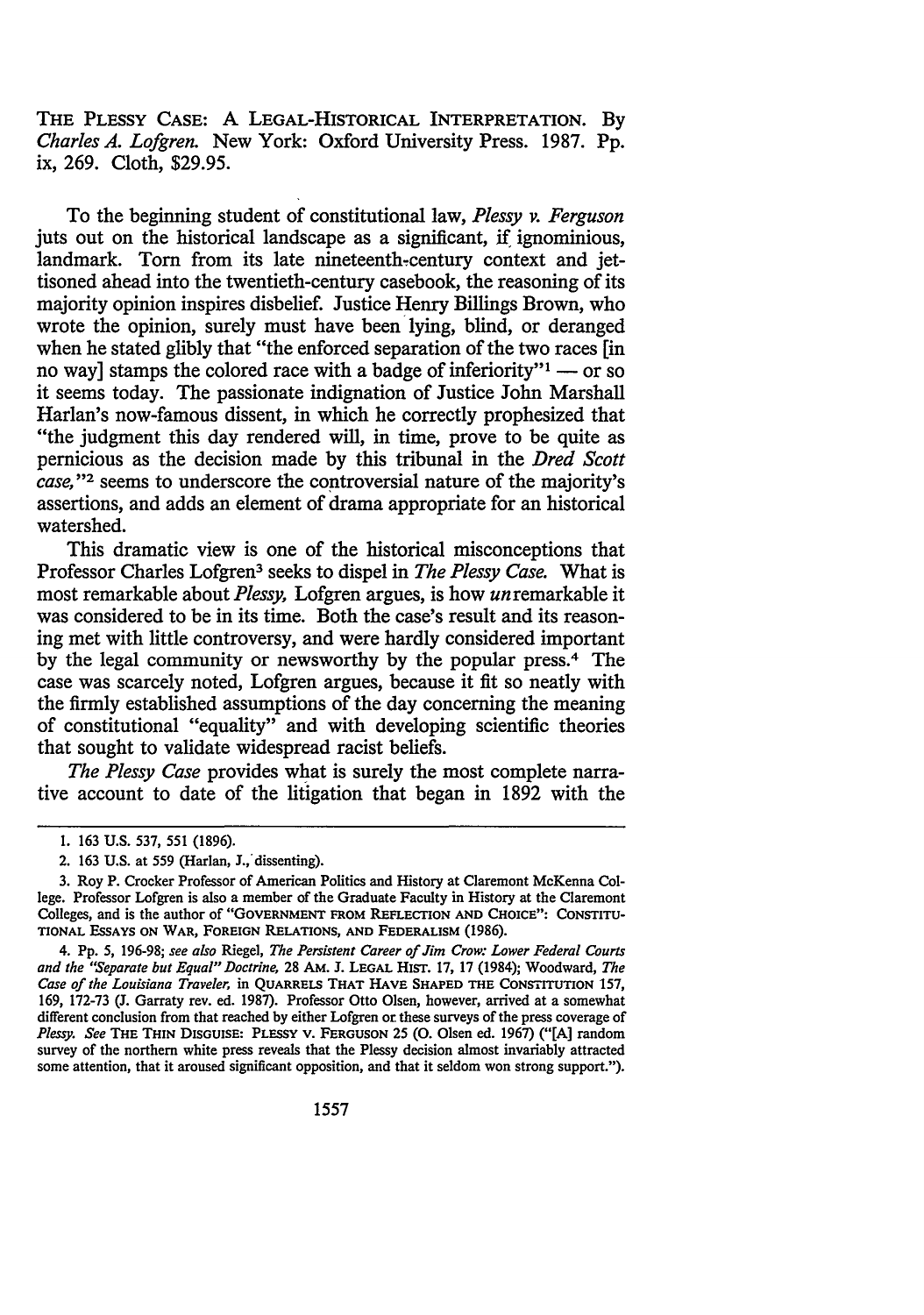orchestrated arrest of Homer Plessy for riding in a "whites-only" railroad car and ended four years later with the disastrous opinion affirming the policy of "separate but equal." Yet Lofgren's account does more than recount the litigants' story. With this book, Lofgren enters a widening debate among historians over the origins of racial segregation following the Civil War and the significance of the *Plessy* decision in promoting segregationist efforts. In *The Plessy Case,* Lofgren has placed himself squarely among a growing number of historians who are challenging the dominant view of the Jim Crow era by emphasizing the early presence of *de facto* segregation in the post-war South and deemphasizing *Plessy's* importance in propelling a new wave of *de jure* segregation in the Progressive era.

The orthodox historical account at which Lofgren takes aim has generally been attributed to the preeminent historian of the American South, C. Vann Woodward, who sketched his theory of the origins of twentieth-century segregation in his 1955 book, *The Strange Career of Jim Crow.* 5 What has become known simply as "the Woodward Thesis"6 traces the racism and segregation prevalent in the twentieth century primarily to laws mandating segregation passed in the late 1880s and 1890s. By this view, the *Plessy* Court's affirmation of one of these laws — an 1890 Louisiana statute requiring "equal, but separate" railway cars — was a catalyst for a second wave of segregationist legislation at the turn of the century that significantly limited the rights of blacks. 7 *Plessy* "laid down the 'separate but equal' rule for the justifi-

I ... agree with Rabinowitz that the debate has been 'fruitful' and hope to gain his admission that it has appreciably narrowed differences by concessions on both sides. At least I have come to agree that more segregation, both de facto and de jure, existed earlier in the nineteenth century than I had originally allowed. And, on the other hand, I fondly believe that most of my critics now concede that toward the end of the century an escalation in white fanaticism resulted in a rigidity and universality of the enforcement of discriminatory law that was a sufficient change to mark a new era in race relations.

Woodward, *supra,* at 862.

6. *See* H. RABINOWITZ, *supra* note 5, at 331; Rabinowitz, *supra* note 5, at 842.

7. C. WOODWARD, *supra* note 5; *see also* Woodward, *supra* note 4, at 173 (asserting that *Plessy* resulted in a "flood" of new "racial aggressions"). *But see* pp. 203-04 (describing and refuting this assertion).

<sup>5.</sup> Woodward's thesis has become the object ofrespectful attack by those who emphasize the significance of *de facto* segregation rather than legislated separation. *E.g.,* H. RABINOWITZ, RACE RELATIONS IN THE URBAN SOUTH: 1865-1890, at 331-33 (1978); Hovenkamp, *Social Science and Segregation Before Brown,* 1985 DUKE L.J. 624, 625-26; *see also* Riegel, *supra* note 4, at 19 n.10 (summarizing the debate among historians over Woodward's thesis).

In later editions of his book, Woodward qualified somewhat his emphasis upon *dejure* segregation, conceding the prior existence of *de facto* segregation while still insisting that "law has a special importance in the history of segregation, more importance than some sociologists would allow." c. WOODWARD, THE STRANGE CAREER OF JIM CROW ix (2d rev. ed. 1966). Yet the debate continued to build over the next 20 years and by 1988 had spilled onto the pages of the *Journal of American History. See* Rabinowitz, *More Than the Woodward Thesis: Assessing* The Strange Career of Jim Crow, 75 J. AM. HIST. 842 (1988) and Woodward, Strange Career *Critics: Long May They Persevere, 15* J. AM. HIST. 857 (1988). Twenty-three years after its original publication, Woodward was prepared to give some ground, but not much: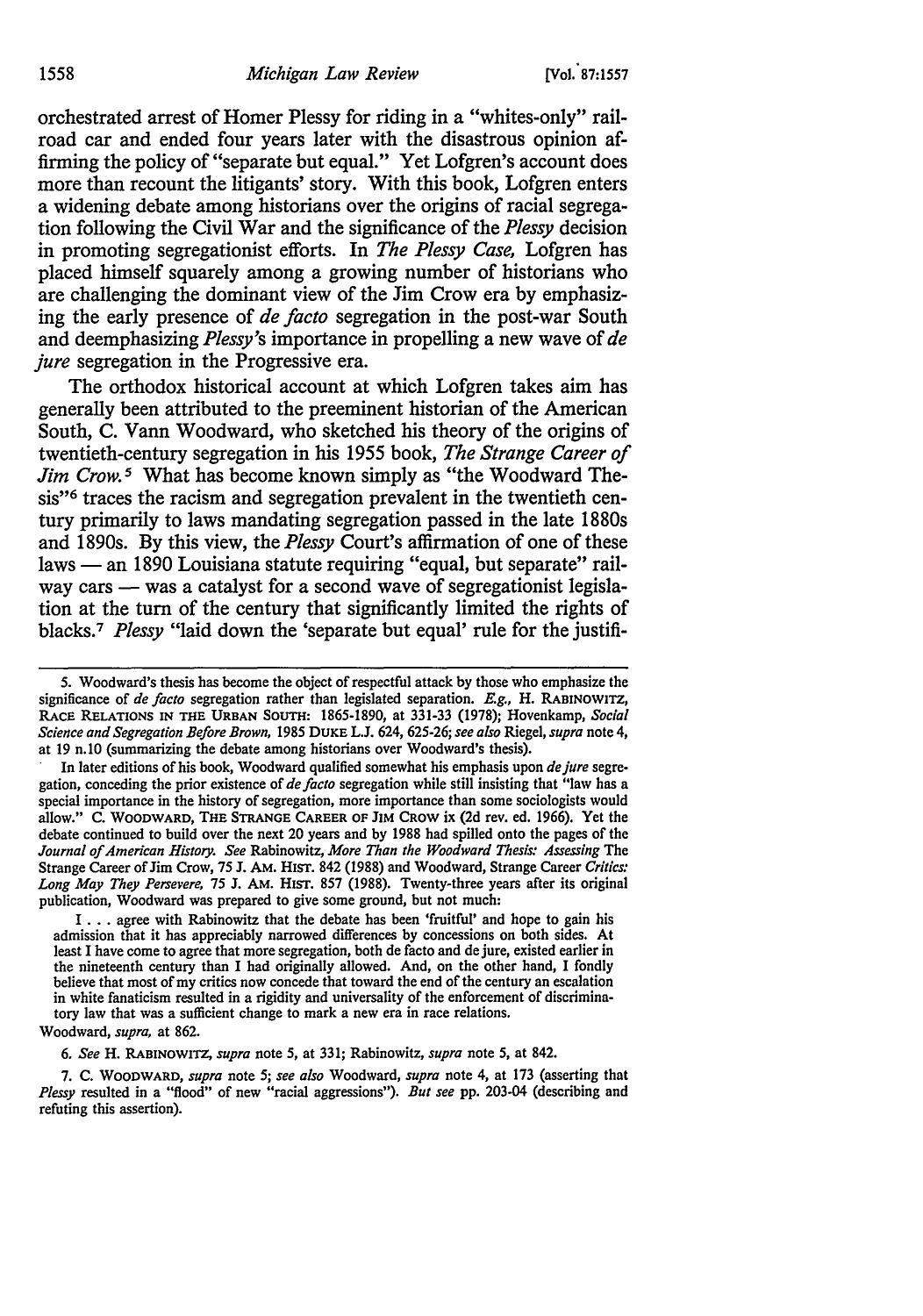cation of segregation,"8 thereby slamming the door on the integrationist hopes and experiments of the Reconstruction era and signaling the start of a new era of aggressive *de jure* racism that lasted throughout the Progressive era. Based upon this view, the *Plessy* decision is often seen as an aggressive lunge against racial equality, in which the Court had to undergo contortions to launch the Jim Crow era. "To reach [its] conclusion," notes Richard Kluger, "the Court had to indulge in a willful reading of human nature and to abuse case law, common law, and common sense."<sup>9</sup>

Lofgren, however, offers a distinctly different view. *Plessy's* reasoning, Lofgren asserts, required no invention at all; nor did the case have much influence over the subsequent development of *de jure* segregation.10 "Specifically," he writes, "[Justice] Brown's conclusions did not rest on bad logic, bad social science, bad history, or bad constitutional law, as later alleged" (p. 197). In hindsight, of course, Brown's social science was most certainly bad, his history reprehensible regardless of its accuracy, and his view of the Constitution decidedly sterile. Yet, in his day, Brown's law merely captured "conventional wisdom" (p. 197). Lofgren's view is based upon more fundamental criticisms of the Woodward orthodoxy. He questions, for example, the degree to which Reconstruction politics were really aimed at integration (pp. 18- 20), and stresses that widespread *de facto* segregation existed well before the *post-Plessy* legislative efforts of the 1890s (pp. 15-17, 116- 47). *Plessy,* Lofgren concludes, was not a turning point in constitutional or political history and did little to change the course of the building racist momentum.

Lofgren's view casts the emergence of laws and private company policies requiring "separate but equal" accommodations in the late nineteenth century in a somewhat different light: because the new mandate in many cases compared favorably to the complete denial of accommodations to blacks, which many at the time supported, Lofgren argues that the sort of "separate but equal" laws upheld in *Plessy*  can be seen as a modest step forward for civil rights.<sup>11</sup> While it is easy to overstate this point, because separate accommodations in the period were, in fact, rarely equal, Lofgren argues that the principle itself was not entirely reactionary.

Lofgren further seeks to show that the majority opinion in *Plessy,*  so appalling to the modem mind, should not be seen as one in which fierce racism overcame constitutional mandates of equality in order to

<sup>8.</sup> C. WOODWARD, *supra* note 5, at 71.

<sup>9.</sup> R. KLUGER, SIMPLE JUSTICE 81 (1975).

<sup>10.</sup> Pp. 203-04 (Lofgren concludes that "the evidence calls for a 'not proved' verdict on a close relationship between the Supreme Court's 1896 handiwork and the passage of new [Jim Crow] legislation.'').

<sup>11.</sup> Pp. 13-16, 27; *see also* H. RABINOWITZ, *supra* note 5, at 182-97; Hovenkamp, *supra* note 5, at 638; Rabinowitz, *supra* note 5, at 845-46; Riegel, *supra* note 4, at 25-37.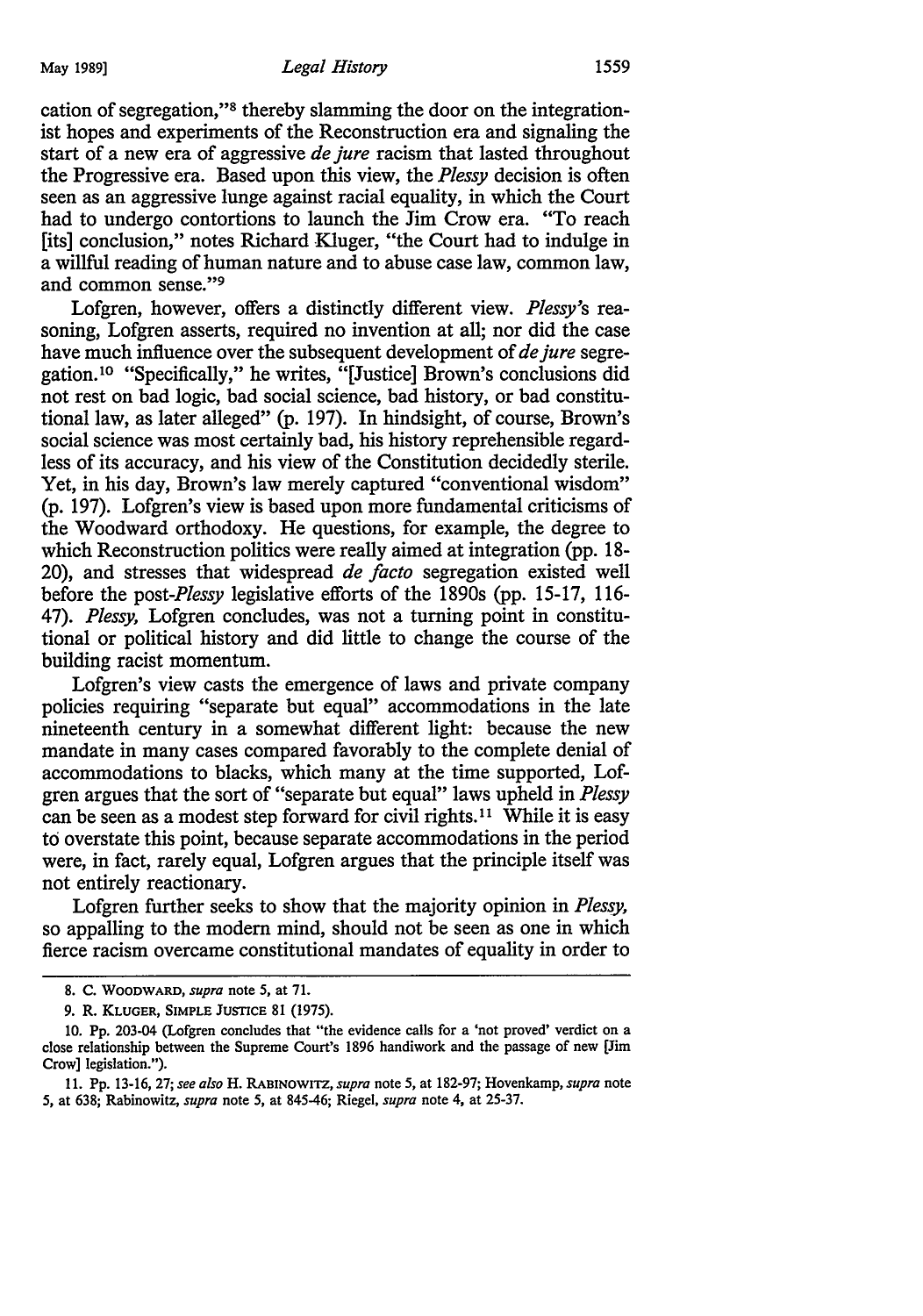uphold segregation.12 Rather, Lofgren argues, it should be seen as one in which well-meaning judges, 13 influenced by the dominant science of the day, 14 arrived at a result perfectly compatible with accepted contemporary judicial concepts of "equality" (pp. 197-98). From this perspective, Justice Brown's opinion begins to resemble, ironically, Chief Justice Warren's opinion in *Brown v. Board of Education,* 1*s* the case that drastically undercut (but refused to overrule explicitly) *Plessy*  fifty-eight years later: both Justices relied upon the dominant social science data to decide what sort of "equality" the Constitution requires.16 Once *Plessy* is viewed as the natural expression of its era, Lofgren asserts, its result can properly be seen not so much as dramatically striking a blow for segregation as declining Homer Plessy's invitation to strike a dramatic blow for integration.17

Lofgren's book is not intended as an apology for the *Plessy* Court's reasoning or result. 18 Rather, by putting the case in sharper historical

13. Lofgren portrays Justice Henry Billings Brown, the author of the Court's majority opinion, as "[n]ot an inordinately ambitious man" whose "largely unexceptional" interpretations of the Constitution merely "reflected dominant trends of the times." Pp. 197-99. Another historian has described Brown as "one of the Court's dimmer lights,'' yet nonetheless "a steady, useful member, relatively free of ideological ballast." R. KLUGER, *supra* note 9, at 73-74; *see also* THE THIN DISGUISE, *supra* note 4, at 17-18.

14. It is worth noting in this regard that overt racism pervaded the North as well as the South, both before and after the Civil War. Free blacks in the antebellum North were systemati· cally discriminated against in virtually every aspect of public and private life. "Most Northerners, to the extent they thought about it at all, rebelled at the idea of racial amalgamation or integration. Instead, they favored voluntary colonization, forced expulsion, or legal and social proscription." L. LITWACK, NORTH OF SLAVERY 64 (1961). Many northerners after the War accepted emancipation without enthusiasm, and entrenched racism, northern as well as southern, caused Reconstruction experiments to unravel "[f]rom the start." W. GILLEITE, RETREAT FROM RECONSTRUCTION, 1869-1879, at 366 (1979). This background of ingrained northern ra· cism removes some of the irony in the observation that it was Justice Brown, of Massachusetts, who wrote for the Court in *P/essy,* leaving it to Harlan, a former Kentucky slaveholder, to write the lone dissent, an irony Professor Woodward has called "[t]he most fascinating paradox in American jurisprudence." Woodward, *supra* note 4, at 171.

15. 347 U.S. 483 (1954).

16. The similarity between *Brown* and *Plessy* was not, of course, merely coincidental. Chief Justice Warren invoked social science data in part to rebut the reasoning upon which *Plessy* was based. P. 205; 347 U.S. at 494 ("Whatever may have been the extent of psychological knowledge at the time of *Plessy v. Ferguson,* this finding [that separate schools foster feelings of inferiority among black schoolchildren] is amply supported by modem authority.") (footnote omitted); R. KLUGER, *supra* note 9, at 705-06.

17. The lawyers arguing to strike down Louisiana's separate car law recognized the barriers they faced in established legal precedent and doctrine, and therefore adopted a strategy of urging the Court to look beyond mere case law in an appeal to broader notions of equal justice - what Lofgren labels a "call to statesmanship" that the Court declined. Pp. 168-69.

18. Lofgren notes at the outset:

It should need no belaboring: Harlan's indignation was the morally correct response in a republic founded on the truth "that all men are created equal." To say that is to affirm that by taking *Plessy* seriously, I hardly intend to resurrect it for the benefit of the late twentieth century, although now and again people are charged with the attempt.

P. 4.

<sup>12.</sup> As Richard Kluger, for example, has portrayed it. *See* R. KLUGER, *supra* note 9, at 73· 81.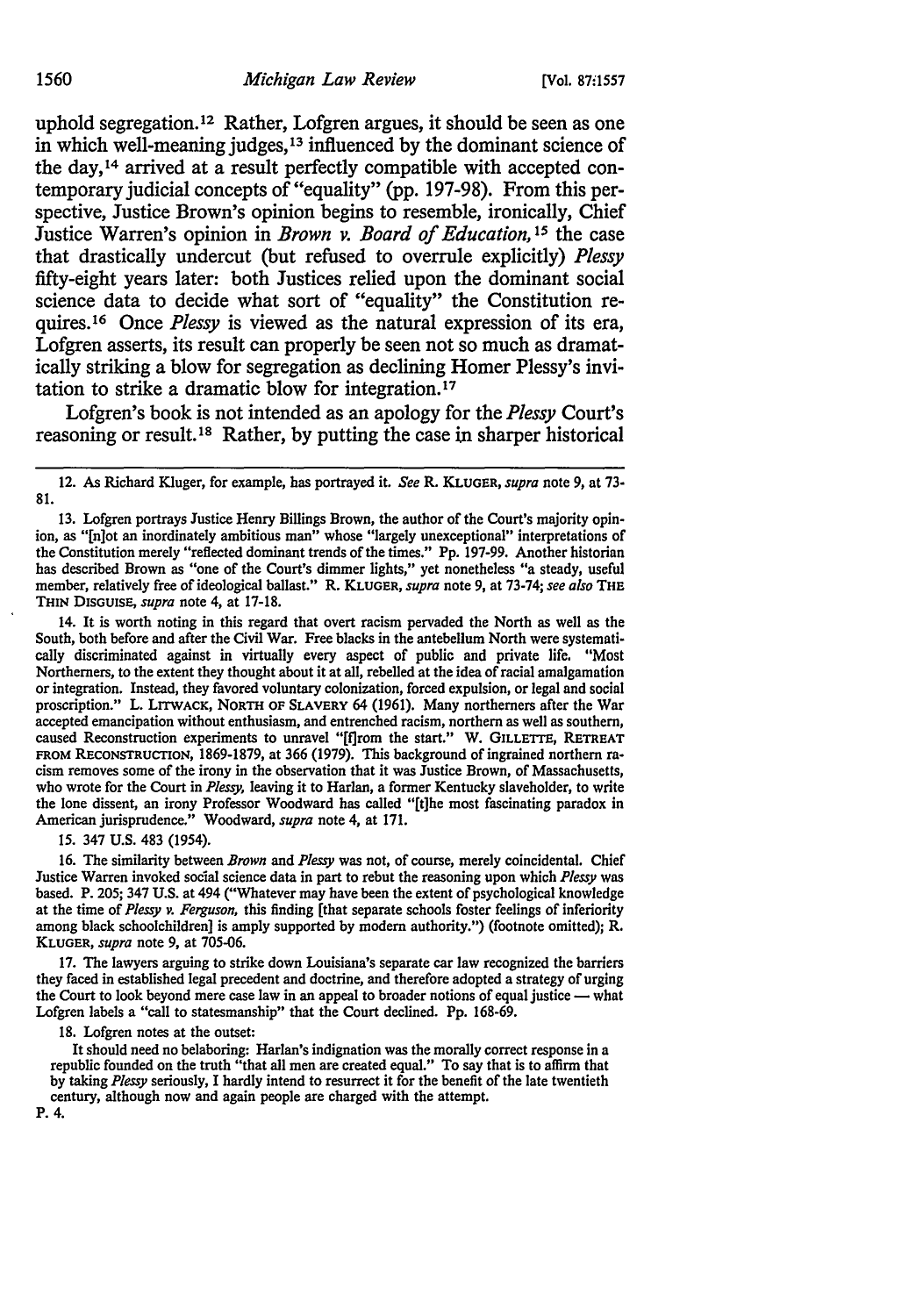perspective, he hopes to correct what he sees as misperceptions in constitutional history. "[S]imply condemning the decision," he notes, "promotes an understanding neither of it nor of America in the late nineteenth century" (p. 4). Lofgren's book makes a valuable contribution to the developing debate over the origins of segregation and the impact of the *Plessy* case by adding important qualifications to some of the previous criticisms of Woodward's thesis. For example, Lofgren demonstrates convincingly that the emergence of "separate but equal" policies and laws in the late nineteenth century was not exclusively an effort to defeat integration, nor was it, as some critics have seemed to suggest, wholly a transitional step forward for blacks away from exclusingseed, when I ammerican relation.<sup>19</sup> Instead, the truth falls somewhere in between. In particular, Lofgren argues that what has been widely labeled as "the first 'Jim Crow' law" - an 1881 Tennessee statute regulating conditions on railroad cars — was in fact a Republican reform measure aimed at outlawing free-wheeling discrimination by the state's rail carriers (p. 21). Lofgren argues that the law was motivated chiefly by a desire to curb the common practice of assigning . all black passengers, including those who had paid first-class fare, to inferior "smoking cars." Lofgren finds it significant that the Tennessee law did not mandate segregation across the board, but simply required railroads to make available to black passengers purchasing firstclass tickets separate accommodations equal to those offered white first-class passengers. Yet Lofgren also points out that many of the "separate but equal" laws that followed were clearly motivated by white hostility and were qualified by the requirement for "equal" accommodations only because that was thought necessary to avoid judicial invalidation (pp. 24-27).

This account is also useful because it ties together several of the separate and more focused documentary approaches found in earlier examinations of the late nineteenth century to explain *Plessy.* Lofgren begins by detailing three historical "environments" that he claims made the result in the case all but inevitable. He first documents the "constitutional environment" (pp. 61-92), in which expansive judicial deference was accorded to state regulations justified by the "police power" (pp. 83-88). Lofgren convincingly shows how the deferential tone adopted by Justice Brown in *Plessy* toward Louisiana's police power was not a strained resort to uphold the separate car statute, but was perfectly consistent with the posture applied by the Court toward all "due process" challenges to state laws, including by Justice Brown himself just two years earlier in *Lawton v. Steele,* 20 a case having noth-

<sup>19.</sup> Howard Rabinowitz leaves something of this impression in his account of the development of post-Civil War segregation. *See* H. RABINOWITZ, *supra* note *5,* at ch. 6; *see also* Riegel, *supra* note 4, at 37.

<sup>20. 152</sup> U.S. 133 (1894). In *Lawton,* Brown wrote for a 6-3 Court in upholding a New York ban on fishing nets that had been justified by a state interest in preventing over-fishing.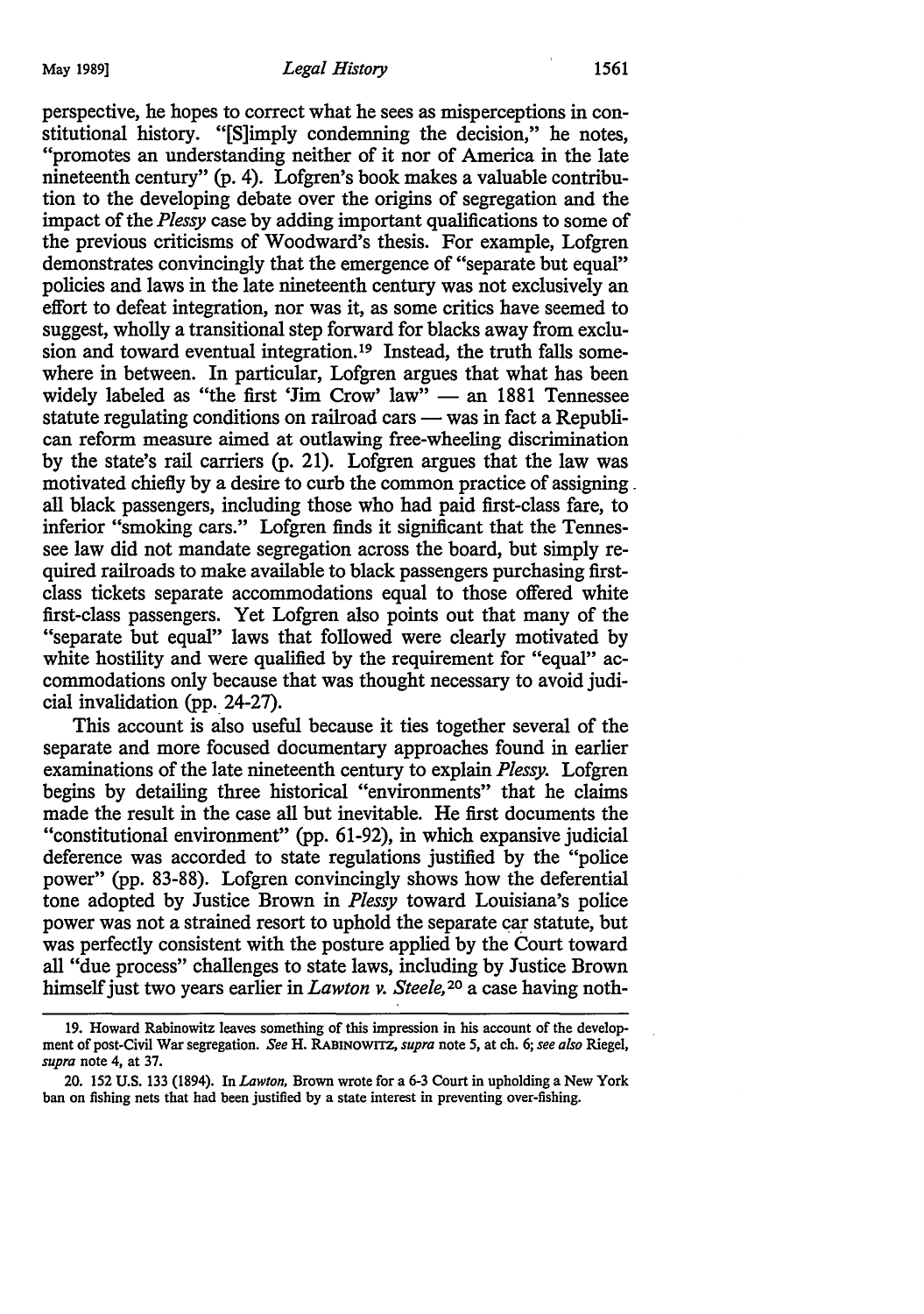ing to do with race relations (pp. 87-88).

The "constitutional environment" was also one in which judges and lawyers almost universally distinguished between two types of "equality" in defining the requirements of the fourteenth amendment's equal protection clause. By this view, blacks were entitled to "political equality," which might include access to most public facilities and accommodations, but not "social equality," integrated access which was seen as possible only through consent (however unlikely) and not through the mandate of law.21 *Plessy* clearly emphasized this distinction.22 In addition, the standard interpretation of the Civil War amendments for many years before *Plessy* stressed the reciprocal nature of equal-protection burdens: so long as the law penalized whites and blacks alike for crossing the color line, there was an equality of treatment (pp. 65-66), and statutes would therefore be upheld so long as "reasonably" related to an arguable state interest in the public welfare or morals (p. 88).

By documenting what he calls the "transportation law environment" (pp. 116-47) of the *pre-Plessy* era, Lofgren also shows that the definition of "equality" adopted in Brown's opinion was hardly novel in 1896. Lofgren argues that the "separate but equal" rule, far from being invented by Justice Brown in *Plessy,* was a common law doctrine that had applied to public carriers at least since 1867 (pp. 117-18). This doctrine had become entrenched by the time the courts were called upon to say what the Civil War amendments required, and provided a ready foundation for defining the duties of "equality."23

Finally, Lofgren outlines the "intellectual environment" (pp. 93- 115) of the years preceding *Plessy* to show how the rise of popular "scientific" theories about racial differences seemed to verify the "reasonableness" of mandated segregation. Throughout the mid-nineteenth century, many scientists purported to offer "scientific proof" about the inferior intelligence, health, and morality of blacks. Toward the end of the century, especially in the years immediately preceding *Plessy,* the intensity of public discussion of these theories increased rapidly as American intellectuals increasingly seized upon frequently misunderstood concepts of genetics, Darwinism, and anthropology as "evidence" bearing out their assumptions of Caucasian racial superior-

22. 163 U.S. at 544.

23. *See* pp. 116-47.

<sup>21.</sup> *See, e.g.,* W. GILLETTE, *supra* note 14, at 367 ("Republicans readily assured whites that the 'imaginary horrors of social equality' were merely Democratic propaganda, for  $\dots$  the [Republican] party wanted only 'equality before the law, nor more nor less.'"); Katz, *The Strange Birth and Unlikely History of Constitutional Equality,* 75 J. AM. HIST. 747, 754 (1988); Hovenkamp, *supra* note 5, at 642-51; Riegel, *supra* note 4, at 32-33. According to Professor Woodward, the distinction between "social" and "political" equality was conceded by many blacks as well. C. WOODWARD, *supra* note 5, at 28 ("Negro spokesmen constantly reiterated their disavowal of aspirations for what they called 'social equality,' and insisted that they were concerned only for 'public equality,' by which they apparently meant civil and political rights.").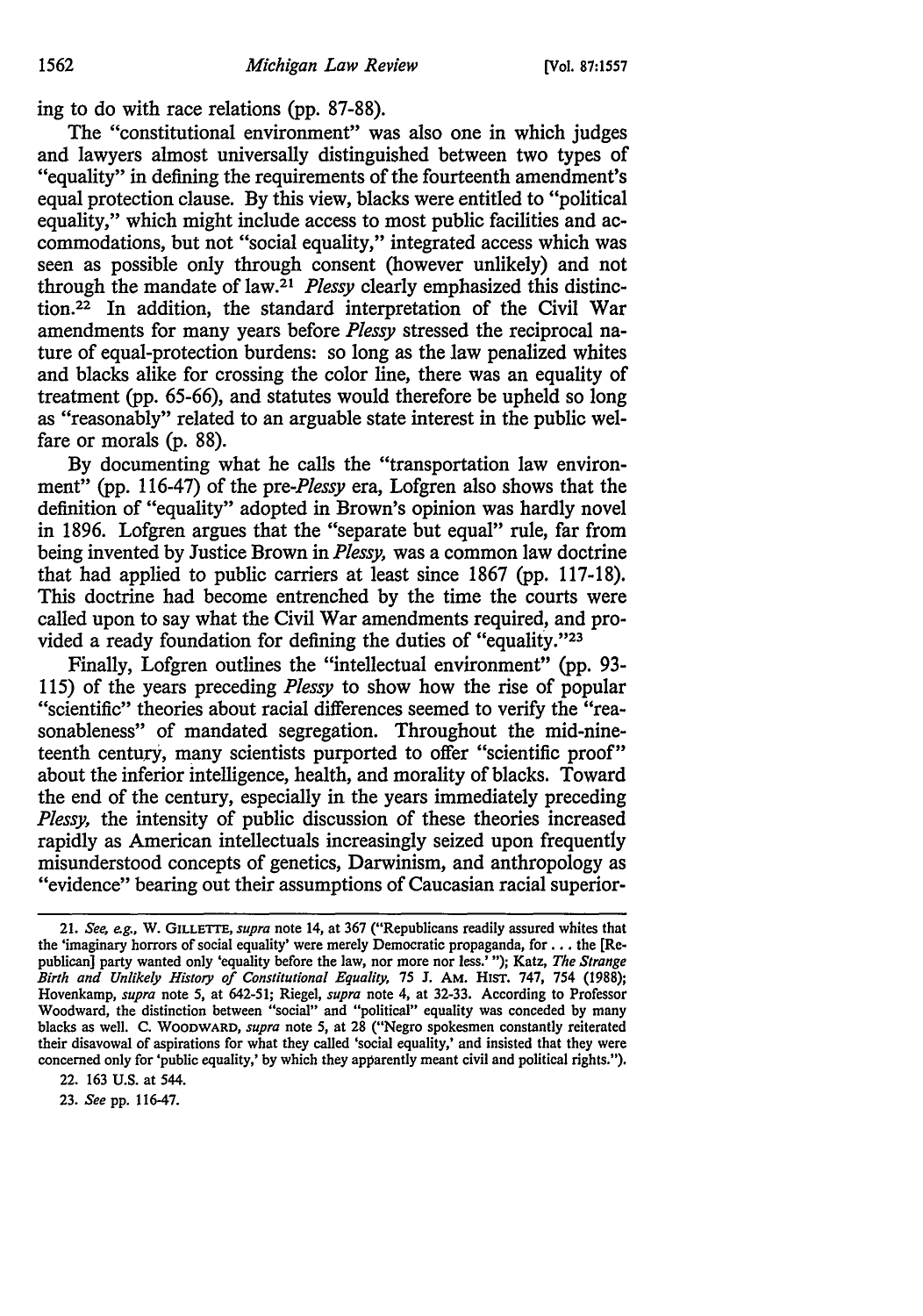ity.24 Studies claimed to prove that blacks were more susceptible to illness and disease, and as popular awareness increased of the danger of contagion, it was feared that contacts with blacks promoted the spread of disease (p. 107). Elaborate "scientific" warnings were also offered about the danger of interracial marriage: while blacks were demonstrably inferior to whites, it was asserted, mixed-race offspring were inferior to both races. Blacks, the theory continued, would strive to mix with whites until the races were dissolved into a new, even more dangerously inferior mulatto race.<sup>25</sup>

These scientific warnings provided seemingly objective support for social policies aimed at separating the races and preserving racial identity. Even where prejudice was admitted as a possible motive for segregation, it, too, became enshrined in a "scientific" justification: racial hostility was the product of deeply ingrained, natural "racial instincts" that could not be altered by man-made law.26 Thus, segregation was readily justified by a "reasonable" state interest in avoiding violent clashes by deferring to the "natural instincts" favoring separation. Justice Brown could therefore feel as confident that social science data supported his reasoning in *Plessy* as Chief Justice Warren could six decades later in finding that social science proved separate educational facilities to be "inherently unequal."27

Lofgren's thesis is not completely new.28 Nor is his criticism of "the Woodward Thesis" conclusive. What divides Woodward from his critics, after all, is really more a disagreement over historical emphasis than historical fact. Woodward himself concedes the existence of *de facto* segregation prior to the legislative onslaught of the 1890s.29 He also· acknowledges, at least in passing, the influence of scientific

25. Pp. 110, 115; *see also* Hovenkamp, *supra* note 5, at 656.

26. Pp. 97-99, 178-79. *Plessy* clearly reflected this view:

[Plessy's] argument also assumes that social prejudices may be overcome by legislation, and that equal rights cannot be secured to the negro except by the enforced commingling of the two races. • . • If the two races are to meet upon terms of social equality, it must be the result of natural affinities, a mutual appreciation of each other's merits and a voluntary consent of individuals. . . . Legislation is powerless to eradicate racial instincts or to abolish distinctions based upon physical differences, and the attempt to do so can only result in accentuating the difficulties in the present situation.

163 U.S. at 551.

27. 347 U.S. at 495.

28. *See* Hovenkamp, *supra* note 5; Riegel, *supra* note 4. In addition, elements of Lofgren's thesis have been considered in some detail by other authors. *See, e.g.,* S. GOULD, *supra* note 24 (outlining history of scientific racism); H. RABINOWITZ, *supra* note *5* (arguing that "separate but equal" policies were typically adopted as an, alternative to the exclusion of blacks rather than to integration).

29. C. WOODWARD, *supra* note 5, at 34, 102; Woodward, *supra* note 5, at 862.

<sup>24.</sup> Pp. 99-111; *see also* s. GOULD, THE MISMEASURE OF MAN (1981); Hovenkamp, *supra*  note 5. Useful collections of primary source material documenting popular "scientific" theories of black inferiority and the existence of a natural "instinct" to racial antipathy can be found in THE DEVELOPMENT OF SEGREGATIONIST THOUGHT 29-62 (I. Newby ed. 1968) and 1 RACIAL THOUGHT IN AMERICA 441-97 (L. Ruchames ed. 1969).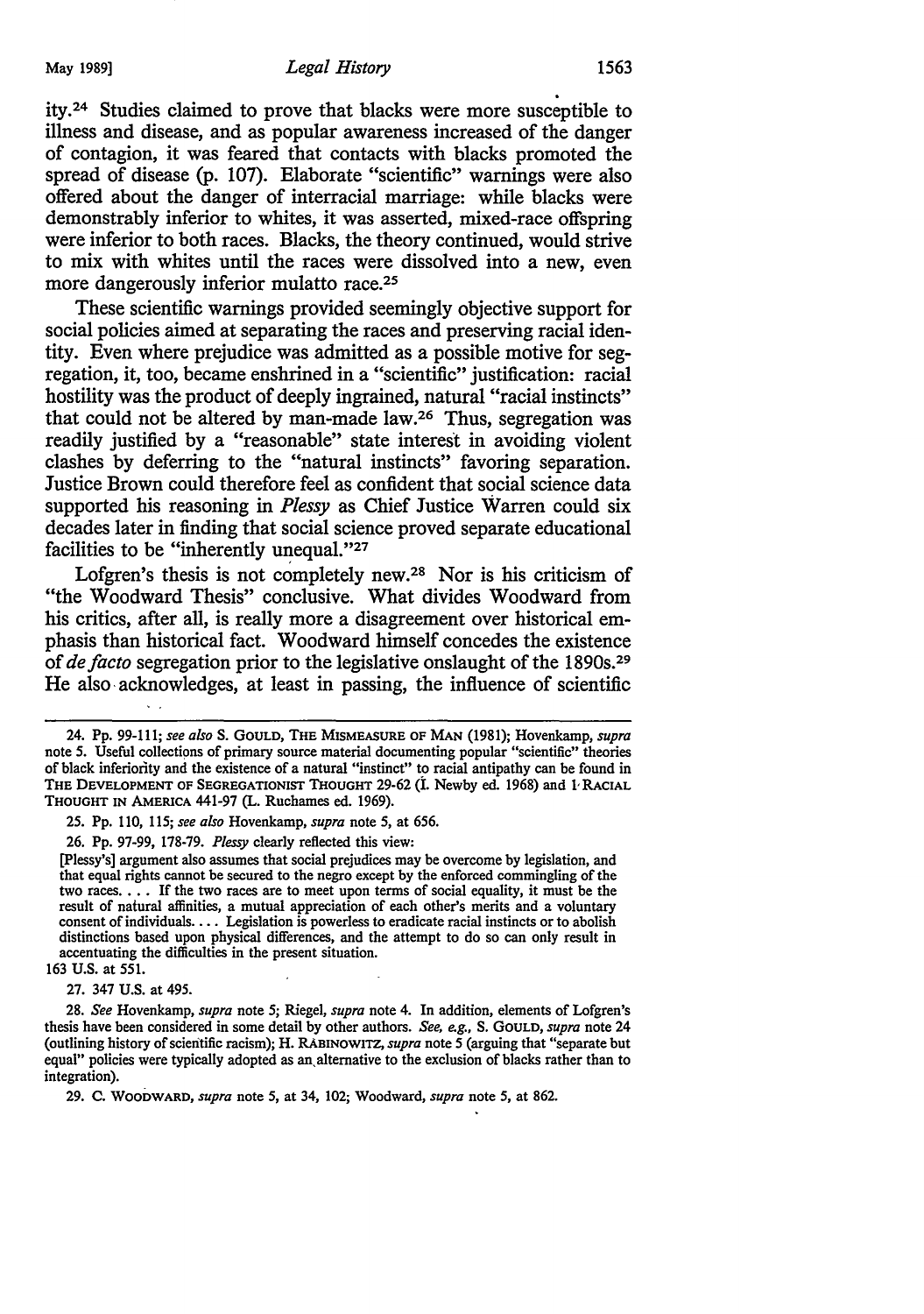racism in validating and entrenching preexisting customs of segregation, 30 and concedes that Justice Brown did little more in *Plessy* than give "voice to the dominant mood of the country"31 at the time. But Woodward and his critics differ over the significance attached to the Jim Crow statutes, with Woodward arguing that they deprived blacks of freedoms they previously enjoyed,<sup>32</sup> and with critics like Lofgren arguing that they changed little in the already restricted daily lives of American blacks. "The Woodward Thesis" will likely remain the dominant explanation of the rise of Jim Crow in America for some time to come, yet Lofgren surely succeeds in arguing for some adjustments. Most strikingly, *The Plessy Case* presents persuasive documentation of a greater degree of segregation on transportation facilities (both southern and northern) in the *pre-P/essy* era than Woodward was prepared to concede.<sup>33</sup> The extent of that customary segregation, and the willingness with which lower courts generally enforced it, support Lofgren's argument that the enactment of segregationist codes may not have greatly altered the daily habit of southern life.

Moreover, Lofgren's is the most detailed historical examination to date of *Plessy v. Ferguson,* and includes a valuable narrative of the *Plessy* actors and their legal strategies. Historians have written extensively about *The Dred Scott Case,* 34 with which *Plessy* has been so often compared. 35 Yet surprisingly little has been written about *Plessy.* 36 Lofgren's thoroughgoing account of the *Plessy* litigants, their trial strategy, and the historical forces that shaped the Court's opinion is, therefore, a welcome contribution. It advances our understanding of the racism that dominated all of American society, including the

C. WOODWARD, *supra* note 5, at 105 (quoting Gunnar Myrdal).

33. *Compare* pp. 9-17, 116-47, *with* C. WOODWARD, *supra* note 5, at 35-44.

34. See, e.g., D. FEHRENBACHER, THE DRED SCOTT CASE: ITS SIGNIFICANCE IN AMERI-CAN LAW AND POLITICS (1978); V. HOPKINS, DRED SCOTT'S CASE (1951).

35. The comparisons began, of course, in the case itself, with Justice Harlan's dissent. *See supra* note 2 and accompanying text.

36. One of the few other serious examinations was contained in Professor Otto Olsen's 1967 book THE THIN DISGUISE, *supra* note 4. Olsen's analysis there, however, is confined to an intro· duction, with the remainder of the volume made up of edited primary source material from briefs, newspaper editorials, and correspondence among the *P/essy* attorneys. Olsen's introduc· tion makes a start toward examining the context from which *Plessy* arose, but, at 28 pages, cannot begin to offer the documentary and argumentative detail that Lofgren provides.

Professor Woodward has also provided a brief historical account of the *P/essy* litigation in QUARRELS THAT HAVE SHAPED THE CoNSTITUTION, *supra* note 4. But it, too, is constrained by its essay format and does not aspire to the in-depth analysis Lofgren undertakes.

<sup>30.</sup> c. WOODWARD, *supra* note 5, at 103-04.

<sup>31.</sup> Woodward, *supra* note 4, at 173.

<sup>32. &</sup>quot;[T]he Jim Crow statutes were effective means of tightening and freezing - in many cases instigating - segregation and discrimination." The evidence has indicated that under conditions prevailing in the earlier part of the period reviewed the Negro could and did do many things in the South that in the latter part of the period, under different conditions, he was prevented from doing.